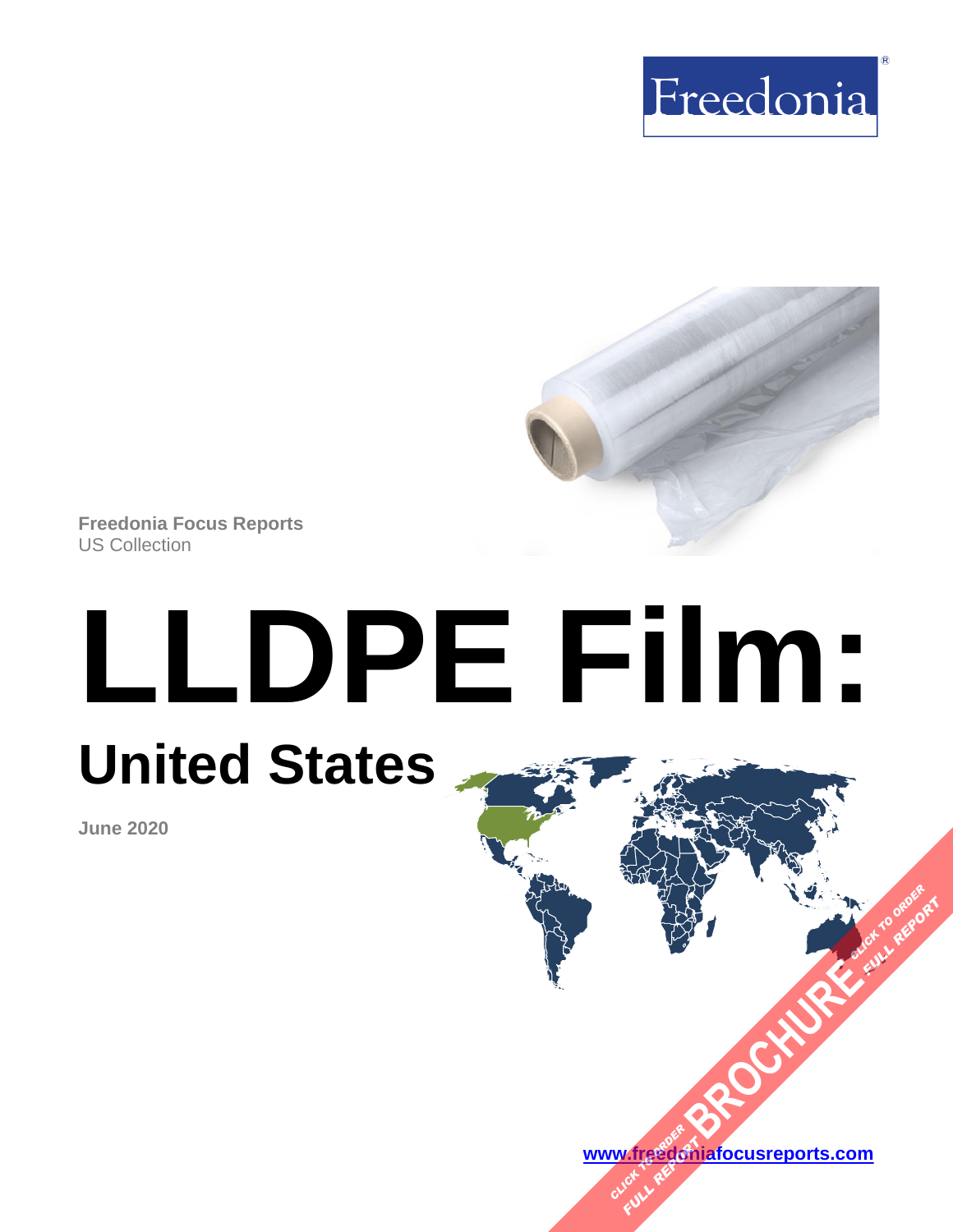# **Table of Contents**

| 1. Highlights                                 | 3  |
|-----------------------------------------------|----|
| 2. Market Environment                         | 5  |
| <b>Historical Trends</b>                      | 5  |
| Key Economic Indicators                       | 7  |
| <b>Competition from Paper Alternatives</b>    | 8  |
| <b>Sustainability Trends &amp; Challenges</b> | 10 |
| <b>Regulatory Factors</b>                     | 12 |
| 3. Segmentation & Forecasts                   | 16 |
| <b>Markets</b>                                | 16 |
| Nonpackaging                                  | 18 |
| <b>Secondary Packaging</b>                    | 19 |
| <b>Food Packaging</b>                         | 19 |
| Nonfood Packaging                             | 19 |
| 4. Industry Structure                         | 21 |
| <b>Industry Characteristics</b>               | 21 |
| <b>Market Leaders</b>                         | 22 |
| Amcor                                         | 22 |
| <b>Berry Global</b>                           | 22 |
| <b>Sigma Plastics</b>                         | 23 |
| 5. About This Report                          | 24 |
| Scope                                         | 24 |
| Sources                                       | 24 |
| <b>Industry Codes</b>                         | 25 |
| Freedonia Methodology                         | 25 |
| Resources                                     | 27 |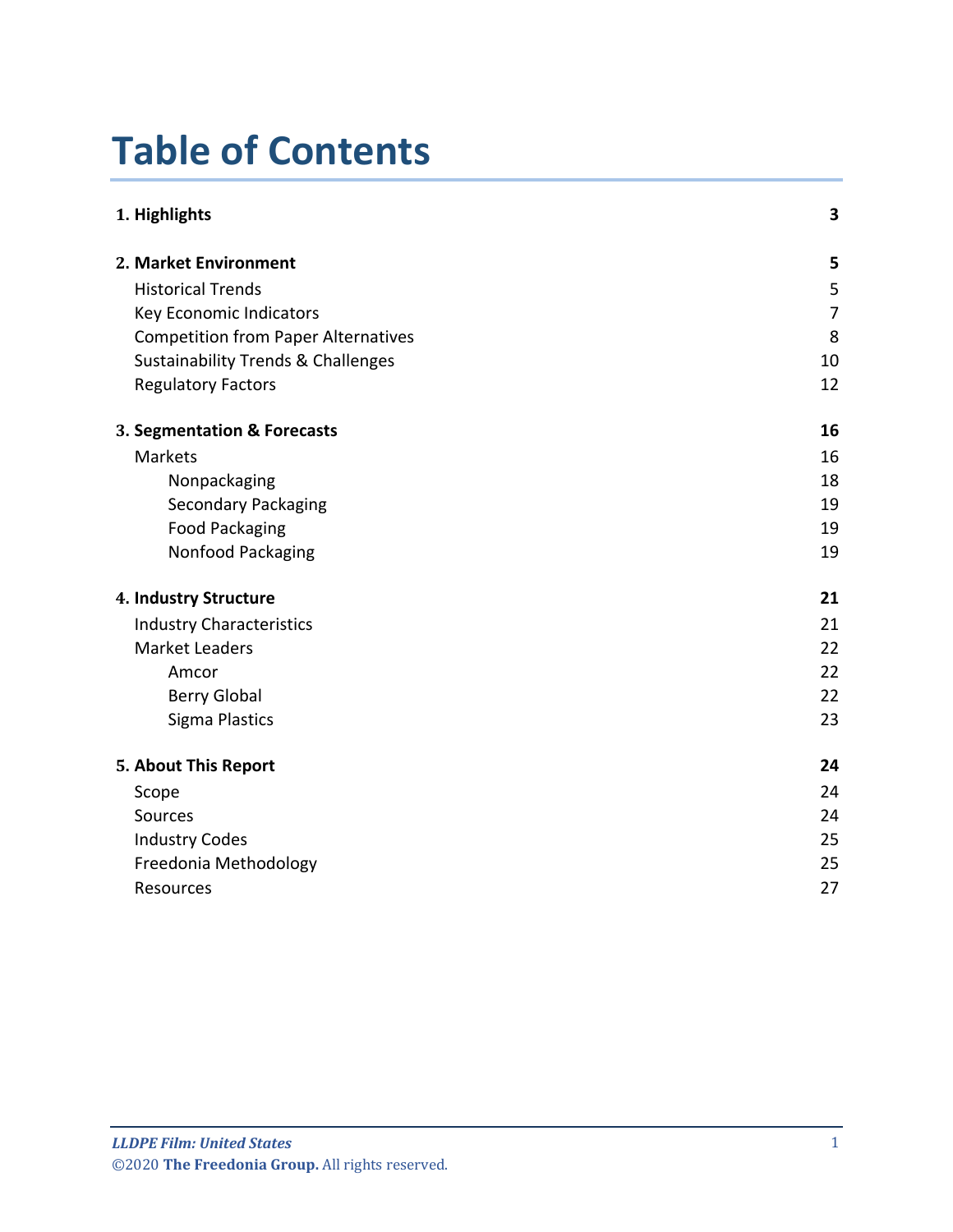# **List of Tables & Figures**

| Figure 1   Key Trends in US LLDPE Film Demand, 2019 - 2024                    | 3  |
|-------------------------------------------------------------------------------|----|
| Figure 2   US LLDPE Film Demand Trends, 2009 - 2019                           | 6  |
| Table 1   Key Indicators for US LLDPE Film Demand, 2009 - 2024 (2012US\$ bil) | 7  |
| Figure 3   US LLDPE Film Demand by Market, 2009 - 2024 (bil lbs)              | 16 |
| Table 2   US LLDPE Film Demand by Market, 2009 - 2024 (mil lbs)               | 16 |
| Table 3   US LLDPE Film Volume & Value Demand, 2009 - 2024                    | 17 |
| Figure 4   US LLDPE Film Demand by Market, 2009 - 2024 (%)                    | 20 |
| Table 4   Leading Suppliers the US LLDPE Film Market                          | 22 |
| Table 5   NAICS & SIC Codes Related to LLDPE Film                             | 25 |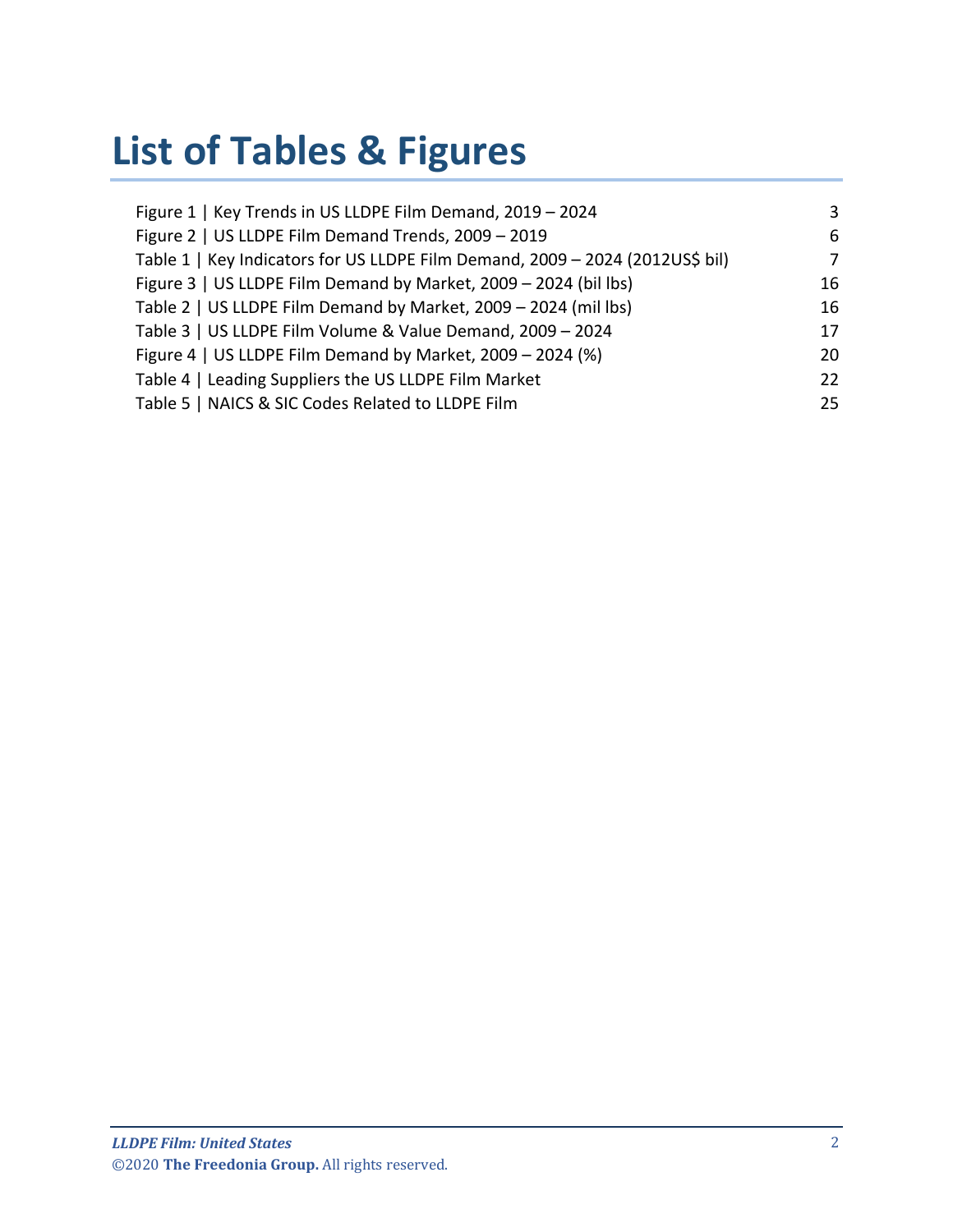# <span id="page-3-0"></span>**About This Report**

# <span id="page-3-1"></span>**Scope**

This report forecasts to 2024 US linear low-density polyethylene (LLDPE) film demand in pounds and nominal US dollars at the manufacturer level. Total demand in pounds is segmented by market in terms of:

- nonpackaging
- secondary packaging
- food packaging
- nonfood packaging

To illustrate historical trends, total demand in pounds is provided in annual series from 2009 to 2019; the various segments are reported at five-year intervals for 2009, 2014, and 2019.

This report includes both converted and unconverted plastic films. Monolayer, multilayer, oriented, and metallized films are included. The different resin components of multilayer films are accounted for separately. Also included are ionomers and ethylene copolymers, which are typically used as sealants and tie layers in multilayer film packages.

Key macroeconomic indicators are also provided with quantified trends. Other various topics, including profiles of pertinent leading companies, are covered in this report. A full outline of report items by page is available in the Table of Contents.

## <span id="page-3-2"></span>**Sources**

*LLDPE Film: United States* (FF30053) is based on *[Plastic Film,](http://www.freedoniagroup.com/DocumentDetails.aspx?ReferrerId=FL-FOCUS&studyid=3819)* a comprehensive industry study published by The Freedonia Group. Reported findings represent the synthesis and analysis of data from various primary, secondary, macroeconomic, and demographic sources, such as:

- firms participating in the industry, and their suppliers and customers
- government/public agencies
- intergovernmental and non-governmental organizations
- trade associations and their publications
- the business and trade press
- indicator forecasts by The Freedonia Group
- the findings of other reports and studies by The Freedonia Group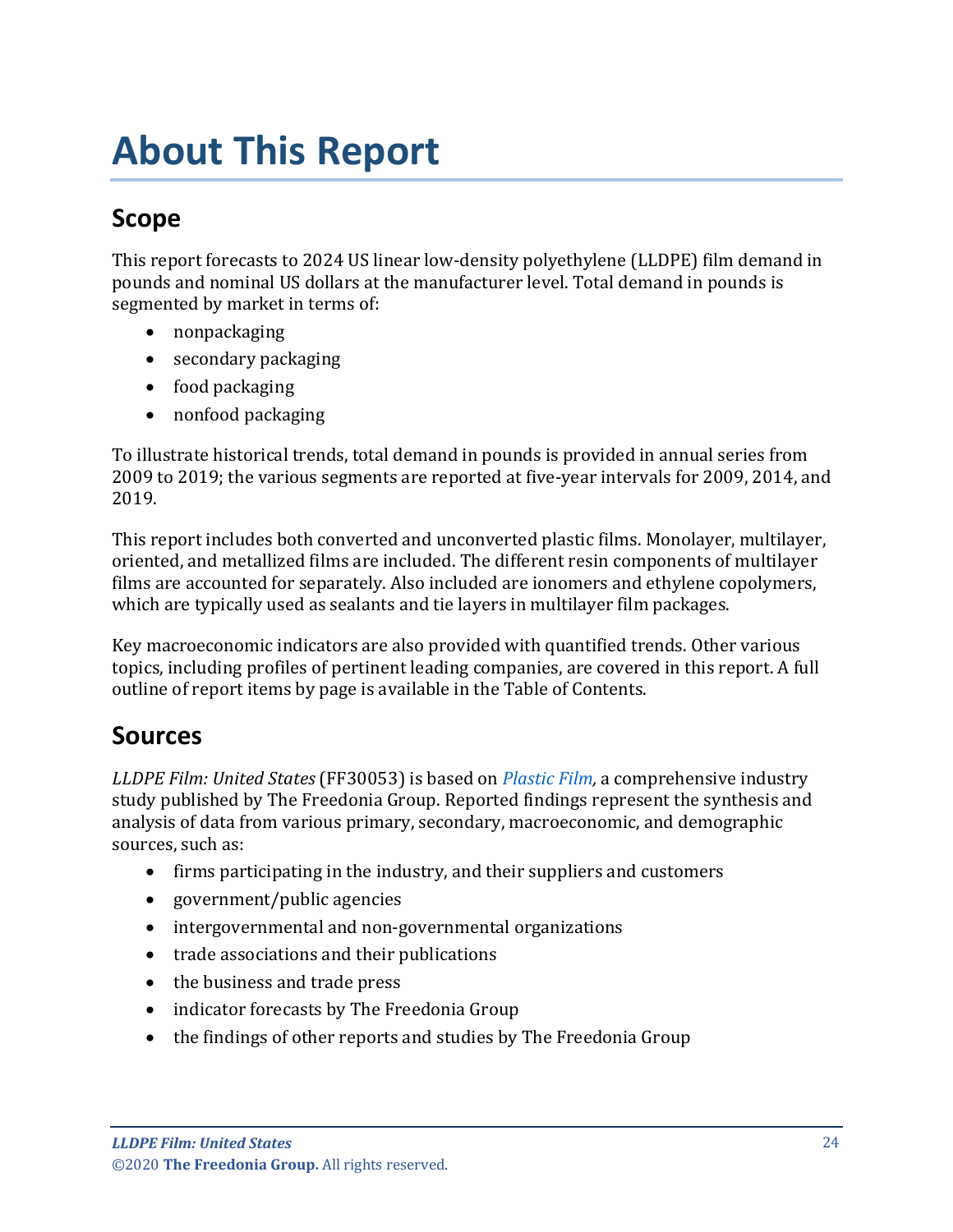Specific sources and additional resources are listed in the Resources section of this publication for reference and to facilitate further research.

## <span id="page-4-0"></span>**Industry Codes**

<span id="page-4-2"></span>

| Table 5   NAICS & SIC Codes Related to LLDPE Film |                                                                                                   |            |                                                                         |  |
|---------------------------------------------------|---------------------------------------------------------------------------------------------------|------------|-------------------------------------------------------------------------|--|
| <b>NAICS/SCIAN 2017</b>                           |                                                                                                   | <b>SIC</b> |                                                                         |  |
|                                                   | <b>North American Industry Classification System</b><br><b>Standard Industrial Classification</b> |            |                                                                         |  |
| 325211                                            | Plastics Material and Resin Manufacturing                                                         | 2671       | Packaging Paper and Plastics Film, Coated and<br>Laminated              |  |
| 326112                                            | Plastics Packaging Film and Sheet (including<br>Laminated) Manufacturing                          | 2821       | Plastics Materials, Synthetic Resins, and<br>Nonvulcanizable Elastomers |  |
| 326113                                            | Unlaminated Plastics Film and Sheet (except<br>Packaging) Manufacturing                           | 3081       | Unsupported Plastics Film and Sheet                                     |  |

Source: US Census Bureau

# <span id="page-4-1"></span>**Freedonia Methodology**

The Freedonia Group, a subsidiary of MarketResearch.com, has been in business for more than 30 years and in that time has developed a comprehensive approach to data analysis that takes into account the variety of industries covered and the evolving needs of our customers.

Every industry presents different challenges in market sizing and forecasting, and this requires flexibility in methodology and approach. Freedonia methodology integrates a variety of quantitative and qualitative techniques to present the best overall picture of a market's current position as well as its future outlook: When published data are available, we make sure they are correct and representative of reality. We understand that published data often have flaws either in scope or quality, and adjustments are made accordingly. Where no data are available, we use various methodologies to develop market sizing (both top-down and bottom-up) and then triangulate those results to come up with the most accurate data series possible. Regardless of approach, we also talk to industry participants to verify both historical perspective and future growth opportunities.

Methods used in the preparation of Freedonia market research include, but are not limited to, the following activities: comprehensive data mining and evaluation, primary research, consensus forecasting and analysis, ratio analysis using key indicators, regression analysis, end use growth indices and intensity factors, purchase power parity adjustments for global data, consumer and end user surveys, market share and corporate sales analysis, product lifespan analysis, product or market life cycle analysis, graphical data modeling, long-term historical trend analysis, bottom-up and top-down demand modeling, and comparative market size ranking.

Freedonia quantifies trends in various measures of growth and volatility. Growth (or decline) expressed as an average annual growth rate (AAGR) is the least squares growth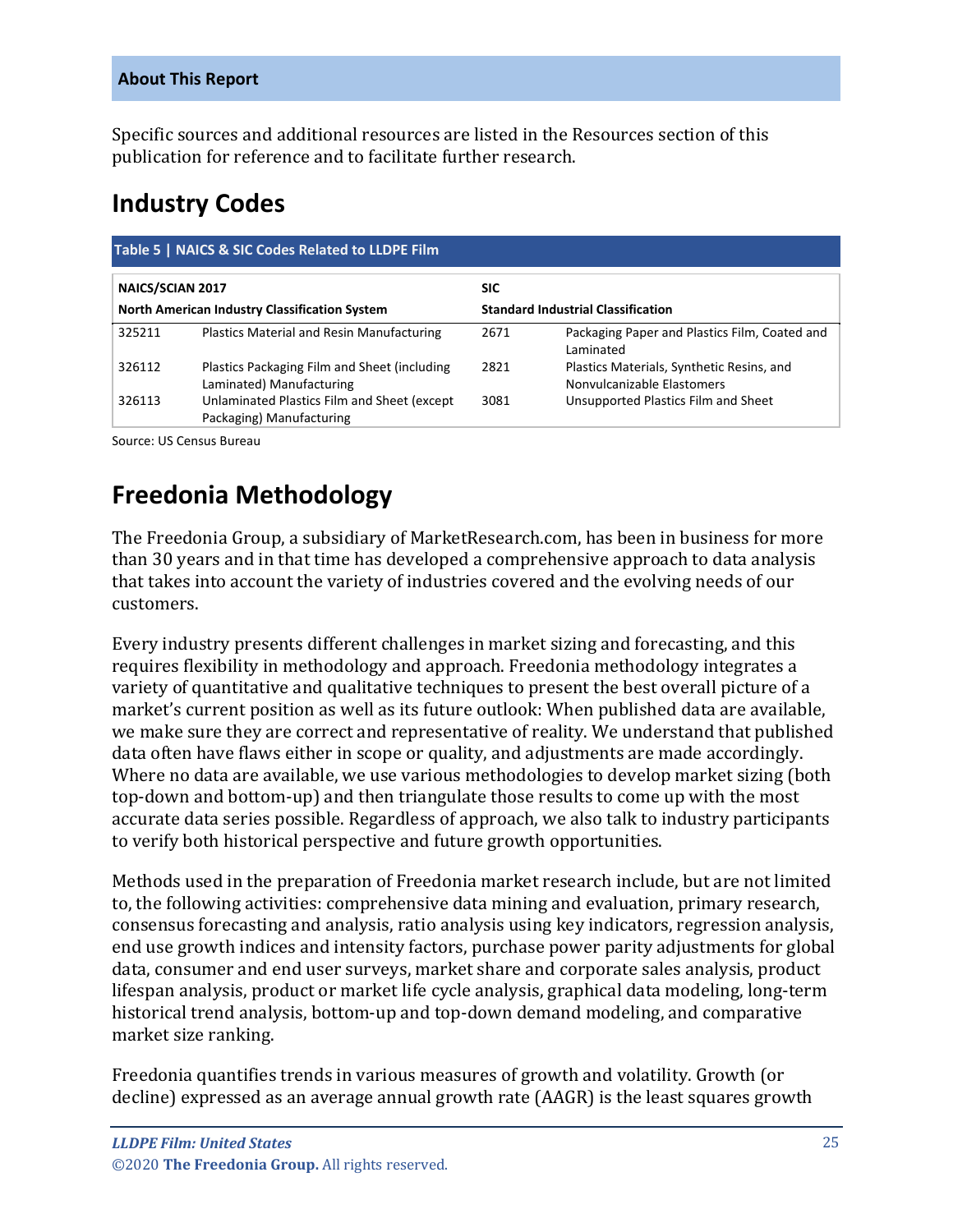#### **About This Report**

rate, which takes into account all available datapoints over a period. The volatility of datapoints around a least squares growth trend over time is expressed via the coefficient of determination, or r<sup>2</sup>. The most stable data series relative to the trend carries an r<sup>2</sup> value of 1.0; the most volatile – 0.0. Growth calculated as a compound annual growth rate (CAGR) employs, by definition, only the first and last datapoints over a period. The CAGR is used to describe forecast growth, defined as the expected trend beginning in the base year and ending in the forecast year. Readers are encouraged to consider historical volatility when assessing particular annual values along the forecast trend, including in the forecast year.

## **Copyright & Licensing**

The full report is protected by copyright laws of the United States of America and international treaties. The entire contents of the publication are copyrighted by The Freedonia Group.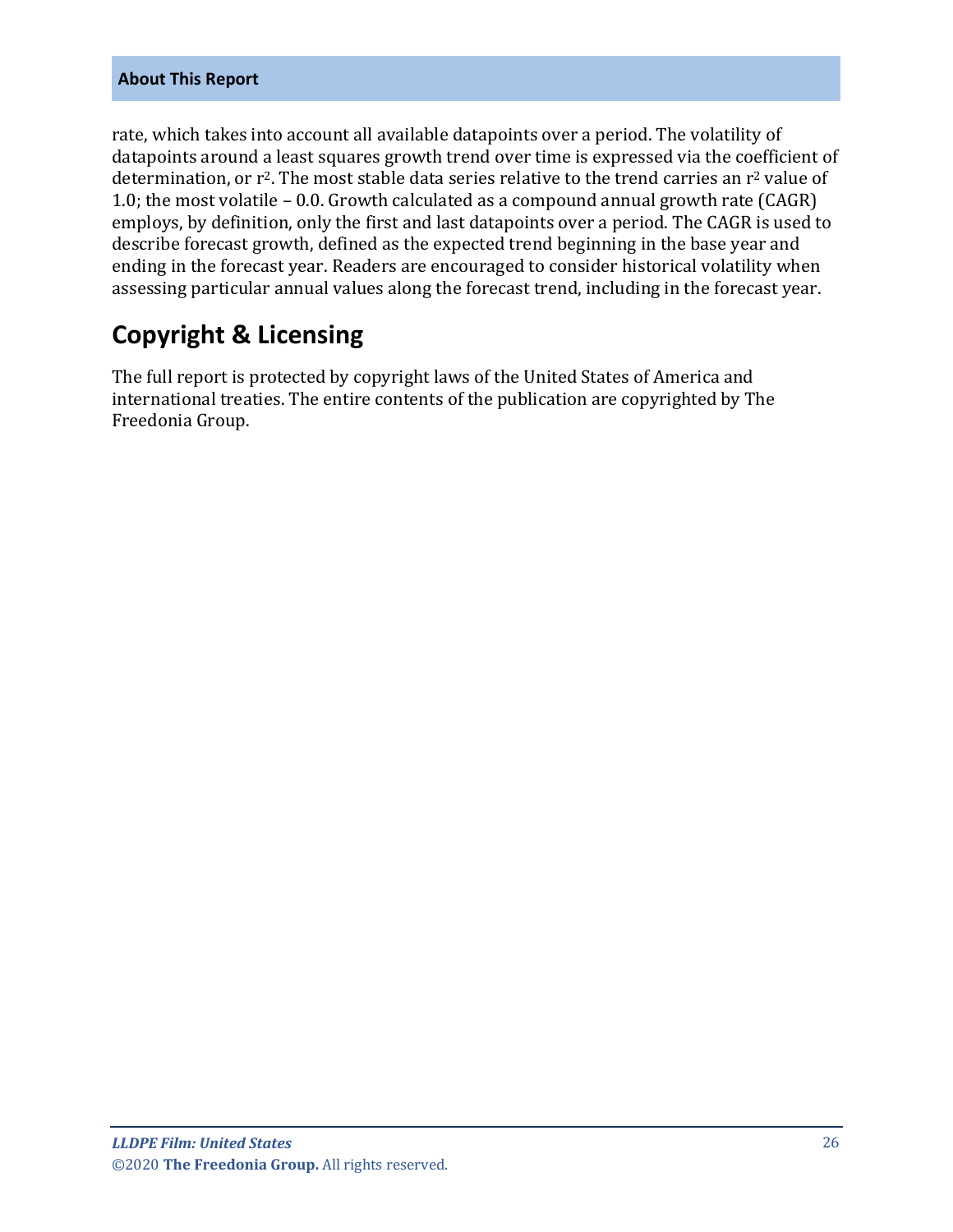#### <span id="page-6-0"></span>**Resources**

#### **The Freedonia Group**

 *[Plastic Film](http://www.freedoniagroup.com/DocumentDetails.aspx?ReferrerId=FL-FOCUS&studyid=3819)* **[Freedonia Industry Studies](http://www.freedoniagroup.com/Home.aspx?ReferrerId=FL-Focus)**  *[Cannabis Packaging Opportunities](http://www.freedoniagroup.com/DocumentDetails.aspx?ReferrerId=FL-FOCUS&studyid=3773) [Converted Flexible Packaging](http://www.freedoniagroup.com/DocumentDetails.aspx?ReferrerId=FL-FOCUS&studyid=3731) [Food & Beverage Packaging Innovation](http://www.freedoniagroup.com/DocumentDetails.aspx?ReferrerId=FL-FOCUS&studyid=3736) [Foodservice Single-Use Products](http://www.freedoniagroup.com/DocumentDetails.aspx?ReferrerId=FL-FOCUS&studyid=3774) [Global Bulk Packaging](http://www.freedoniagroup.com/DocumentDetails.aspx?ReferrerId=FL-FOCUS&studyid=3612) [Global E-Commerce Packaging](http://www.freedoniagroup.com/DocumentDetails.aspx?ReferrerId=FL-FOCUS&studyid=3744) [Meat, Poultry, & Seafood Packaging](http://www.freedoniagroup.com/DocumentDetails.aspx?ReferrerId=FL-FOCUS&studyid=3787) [Produce Packaging](http://www.freedoniagroup.com/DocumentDetails.aspx?ReferrerId=FL-FOCUS&studyid=3632)* **[Freedonia Focus Reports](https://www.freedoniafocusreports.com/redirect.asp?progid=89534&url=/)**  *[Barrier Films: United States](https://www.freedoniafocusreports.com/Barrier-Films-United-States-FF55055/?progid=89534) [Polyethylene: United States](https://www.freedoniafocusreports.com/Polyethylene-United-States-FF55017/?progid=89534) [Polypropylene: United States](https://www.freedoniafocusreports.com/Polypropylene-United-States-FF55018/?progid=89534) [Polystyrene: United States](https://www.freedoniafocusreports.com/Polystyrene-United-States-FF55043/?progid=89534) [Specialty Films: United States](https://www.freedoniafocusreports.com/Specialty-Films-United-States-FF55048/?progid=89534) [Stretch & Shrink Film: United States](https://www.freedoniafocusreports.com/Stretch-Shrink-Film-United-States-FF55026/?progid=89534)*

#### **Freedonia [Custom Research](http://www.freedoniagroup.com/CustomResearch.aspx?ReferrerId=FL-Focus)**

#### **Trade Publications**

*Chemical & Engineering News Chemical Week Flexible Packaging ICIS Chemical Business Modern Plastics Packaging Digest Packaging World Plastics Engineering Plastics News*

#### **Agencies & Associations**

American Chemistry Council Flexible Packaging Association North American Meat Institute United States Census Bureau United States Consumer Product Safety Commission